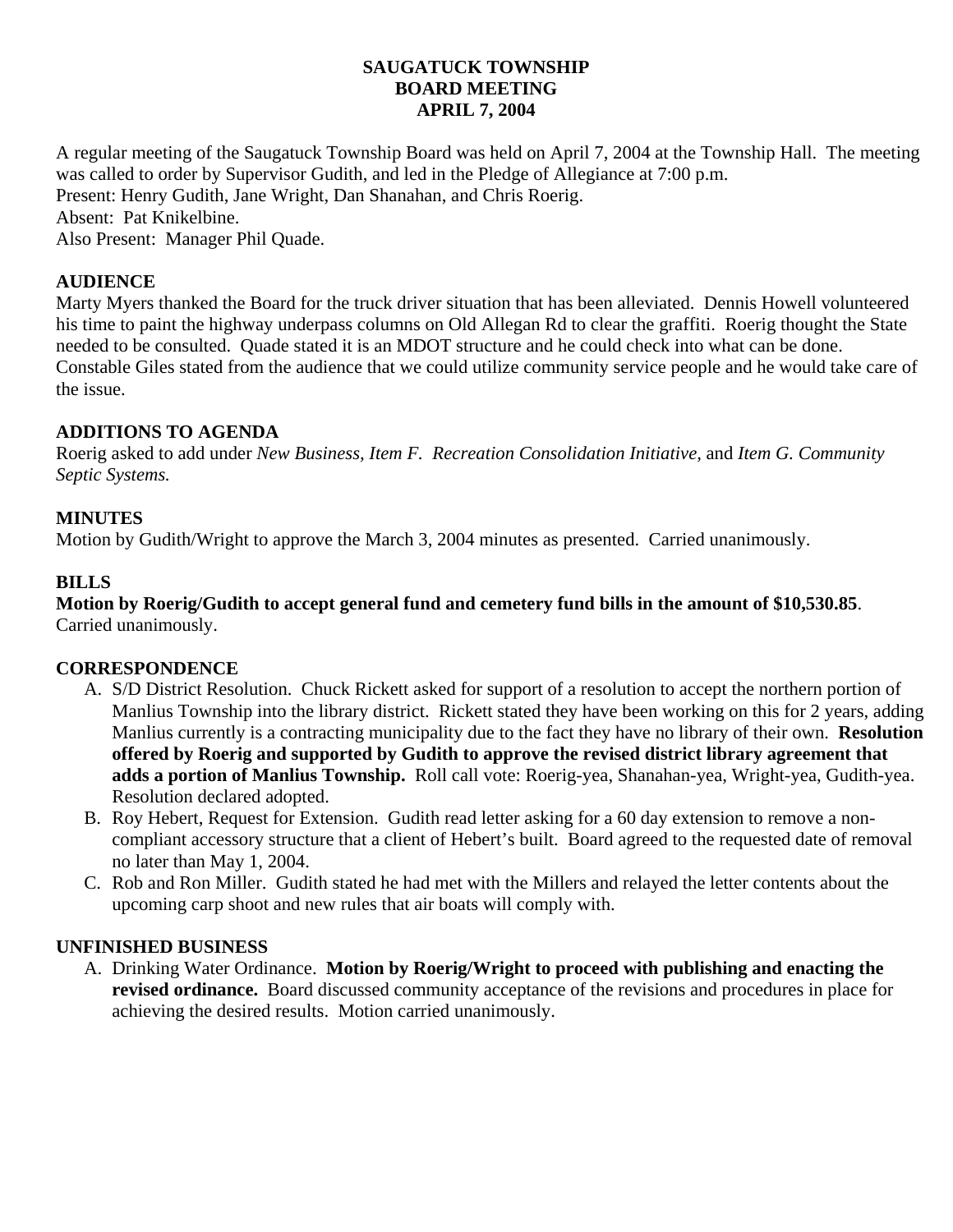### **SAUGATUCK TOWNSHIP BOARD MEETING APRIL 7, 2004**

#### **NEW BUSINESS**

- A. Multi-Governmental Sewer Agreement. Quade explained the agreement covered the issue of the City and the Township each selling 10,000 gals/day sewer capacity to Laketown Township. In turn, Laketown releases any future claim for additional capacity. **Motion by Shanahan/Gudith to approve the multigovernmental agreement.** Quade talked about additional agreements that will be forthcoming with Laketown. Motion carried unanimously.
- B. Bid Tabulation for 126th Ave. **Motion by Roerig/Wright to accept the low bid received from Langlois & Sons for reconstruction of 126th Ave from Blue Star Hwy east to cul-de-sac**. Roerig stated the bid does not include paving. Motion carried unanimously. **Motion by Roerig/Shanahan to issue a work order for paving of same.** Motion carried unanimously.
- C. 2004 Dust Control. Roerig verified the list of dirt roads to apply calcium chloride for the 2004 season. **Motion by Roerig/Shanahan to issue work order for 2004 dust control as submitted.** Motion carried unanimously.
- D. Road Maintenance Renewal Millage. Wright stated the language is the same as the last 1 mill renewal request with updated figures. **Resolution offered by Wright and supported by Gudith to place a 1 mill renewal proposition for road maintenance on the August primary ballot.** Roll call vote: Gudith-yea, Shanahan-yea, Wright-yea, Roerig-yea. Resolution declared adopted.
- E. Maple Street Paving. Board discussed waiting to see if the millage renewal passes before paying the City for half of the cost. Roerig will send a letter to Gordon Gallagher.
- F. Recreation Consolidation. Roerig stated there is a proposition to move Community Recreation into the Saugatuck school system, and asked the board to think about what ramifications the proposal would have for Fennville residents and adult participants. Board discussion ensued.
- G. Community Septic Systems. Roerig stated these systems are being built all over the state and if they fail there are monetary concerns. He added before we approve any community septic systems, there should be an answer as to who is financially liable for maintaining the system, and asked about developing a policy to request an escrow. Gudith will inquire with Allegan County Health Department.

### **MANAGERS REPORT**

- A. Township Manager Selection Process Update. Quade stated we have received approximately 40 resumes and all have been reviewed. He has chosen 3 worth pursuing. Board discussed money for salary, benefits to include, travel and moving expenses. Roerig suggested calling a special meeting on April 21<sup>st</sup>. 7:00 to review current financials and available funds. Quade added a review of the next year budget would be appropriate at that time and asked to remove the next item *B. 2005 Budget Progress* from the agenda.
- B. Technology. Board viewed the laptop computer newly purchased for recording of minutes as well as utilizing it for cemetery field reference. Roerig suggested a check out procedure before it can leave the office. Quade suggested utilizing the remaining technology funds for a software program that would allow individuals to look up tax information through the web page.

#### **COMMITTEE REPORTS**

- A. Planning Commission. No report.
- B. Road Commission. No report.
- C. Interurban. No report.
- D. Fire Authority. Wright submitted information provided by Chief Blok relating the fire district costs to other area fire departments. 12 departments were analyzed with the average cost per call being \$950 with our cost per call being \$938. Additional information was supplied that related average direct costs for medical calls